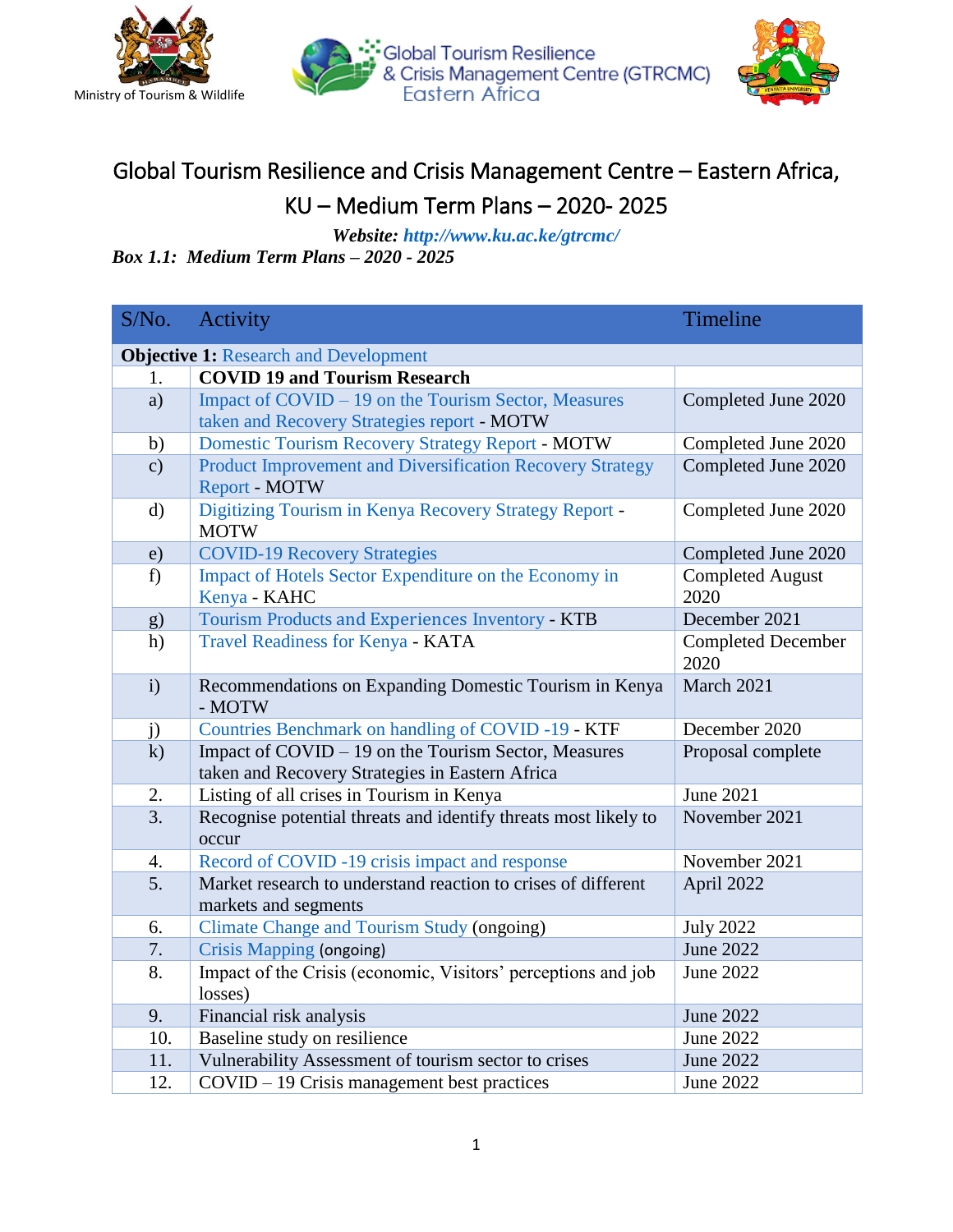





| 13.                                                                        | Packaging products for domestic, regional and international<br>source markets                                                                             | <b>June 2022</b>    |
|----------------------------------------------------------------------------|-----------------------------------------------------------------------------------------------------------------------------------------------------------|---------------------|
| 14.                                                                        | Visitor experience surveys on Safety and Security                                                                                                         | June 2022           |
| 15.                                                                        | Tour Operators Economic Worth - KATO                                                                                                                      | June 2022           |
| 16.                                                                        | Upscaling Tourism Competitiveness in Kenya                                                                                                                | December 2022       |
| 17.                                                                        | Tourism Trends Post Covid-19 - KTB                                                                                                                        | November 2022       |
| 18.                                                                        | Creation of a Brand Index Tracker - KTB                                                                                                                   | November 2022       |
| 19.                                                                        | Kenya/Tanzania business relations - KATA/ EATGDA/ High<br><b>Commission of Tanzania</b>                                                                   | November 2022       |
| 20.                                                                        | Evaluation of Potential Single Points of Failure (SPOF) in<br>Crisis management approaches in Eastern Africa                                              | March 2022          |
| 21.                                                                        | Benchmark study on how others have handled past crises                                                                                                    | March 2022          |
| 22.                                                                        | Tourism Resilience and Crisis Institutional, Regulative and<br>Legislative framework review                                                               | November 2022       |
| 23.                                                                        | Tourism Branding Management pre-2022 elections                                                                                                            | August 2022         |
| 24.                                                                        | Gendered Impact of COVID-19 Policies and Directives on<br>Women in the Hospitality, Tourism and Travel industry                                           | $2020 - 2025$       |
| 25.                                                                        | Review of emerging trends, markets and new trade links for<br>example markets less susceptible to political unrest, disease<br>outbreaks and other crises | Continuous          |
| 26.                                                                        | Develop Proposals on Tourism Resilience and Crisis<br>Management                                                                                          | November 2021       |
| 27.                                                                        | Maintain intelligence on tourist whereabouts, foreign<br>consulates, trade associations                                                                   | Continuous          |
| 28.                                                                        | Recommend on introduction of new products to link with<br>market trends                                                                                   | Continuous          |
| 29.                                                                        | Upscaling of major research to six countries of East Africa                                                                                               | 2023                |
| 30.                                                                        | Upscaling of major research to fourteen countries of Eastern<br>Africa                                                                                    | 2024                |
| <b>Objective 2: Policy Formulation and Advocacy for Tourism Resilience</b> |                                                                                                                                                           |                     |
|                                                                            | Policy briefs on COVID - 19 and Tourism                                                                                                                   |                     |
| 1.                                                                         | Impact of COVID – 19 on the Tourism Sector, Measures<br>taken and Recovery Strategies Policy Brief - MOTW                                                 | Completed June 2020 |
| 2.                                                                         | <b>Domestic Tourism Recovery Strategy Policy Brief - MOTW</b>                                                                                             | Completed June 2020 |
| 3.                                                                         | Product Improvement and Diversification Recovery Strategy<br><b>Policy Brief - MOTW</b>                                                                   | Completed June 2020 |
| 4.                                                                         | Digitizing Tourism in Kenya Recovery Strategy Policy Brief -<br><b>MOTW</b>                                                                               | Completed June 2020 |
| 5.                                                                         | Impact of Hotels Sector Expenditure on the Economy in<br>Kenya Policy brief – KAHC                                                                        | April 2021          |
| 6.                                                                         | Creation of relevant policy briefs on tourism resilience and<br>crisis management in Eastern Africa                                                       | Continuous          |
| 7.                                                                         | <b>Climate Change Policy</b>                                                                                                                              | December 2022       |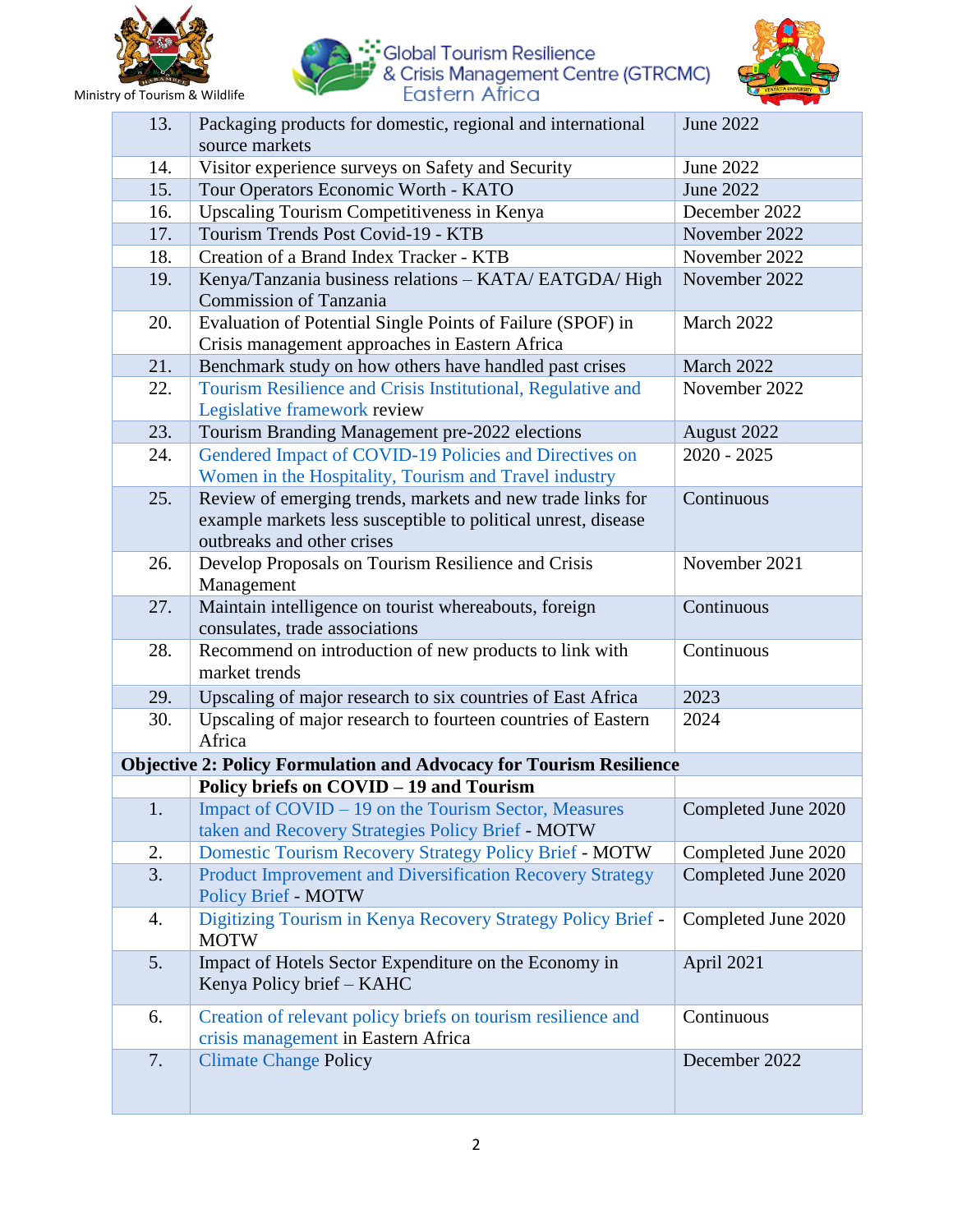





| <b>Objective 3: Communication and dissemination of Information</b>      |                                                                                                                                                                                                                                                                                                                                                                          |                                    |
|-------------------------------------------------------------------------|--------------------------------------------------------------------------------------------------------------------------------------------------------------------------------------------------------------------------------------------------------------------------------------------------------------------------------------------------------------------------|------------------------------------|
| 1.                                                                      | Website development and updates                                                                                                                                                                                                                                                                                                                                          | October 2020                       |
| 2.                                                                      | Social Media development and Management                                                                                                                                                                                                                                                                                                                                  | October 2020                       |
| 3.                                                                      | Weekly engagement of the mainstream media                                                                                                                                                                                                                                                                                                                                | <b>July 2022</b>                   |
| 4.                                                                      | Coverage of domestic Tourism on Mainstream media                                                                                                                                                                                                                                                                                                                         | December 2022                      |
| 5.                                                                      | Creation and Management of a Tourism Resilience and Crisis                                                                                                                                                                                                                                                                                                               | <b>July 2022</b>                   |
|                                                                         | <b>Information Hub</b>                                                                                                                                                                                                                                                                                                                                                   |                                    |
|                                                                         | (Consolidation of hard and soft copy information)                                                                                                                                                                                                                                                                                                                        |                                    |
| 6.                                                                      | Creation of a Documentary about the GTRCMC-EA                                                                                                                                                                                                                                                                                                                            | December 2022                      |
| 7.                                                                      | Sustainable Tourism in Kenya communication                                                                                                                                                                                                                                                                                                                               | February 2022                      |
| 8.                                                                      | Preparation of draft messages to issue in the event of crises,<br>using the templates provided by the UNWTO's 'Toolbox for<br>Crisis Communications in Tourism' (2011) for sharing with<br>respective Ministries of tourism in Eastern Africa                                                                                                                            | Continuous                         |
| 9.                                                                      | Creation of a network of relevant stakeholder as an emotional<br>and social capital that will help create a supportive reaction to<br>a crisis                                                                                                                                                                                                                           | Continuous                         |
| 10.                                                                     | Circulation of the countries' information on crisis and recovery<br>to complement information being disseminated by the<br>Ministries of Tourism in Eastern Africa and to counter the<br>spread of "fake news" on social media                                                                                                                                           | Continuous                         |
| 11.                                                                     | Address market perceptions to rebuild destination image<br>through regular updates on websites and social media pages<br>about recovery, news of activities or festivals, familiarisation<br>trips for journalists and bloggers, or webcams in key locations<br>showing that the area is safe. Portray an active, cohesive and<br>attractive destination worth visiting. | Continuous                         |
| 12.                                                                     | Activate crisis communications channels (website, Facebook)                                                                                                                                                                                                                                                                                                              | Continuous                         |
| 13.                                                                     | Create and activate hotline for enquiries by media, trade and<br>public                                                                                                                                                                                                                                                                                                  | February 2022                      |
| 14.                                                                     | Upscaling of major communication networks to six countries<br>of East Africa                                                                                                                                                                                                                                                                                             | 2023                               |
| 15.                                                                     | Upscaling of major communication networks to fourteen<br>countries of Eastern Africa                                                                                                                                                                                                                                                                                     | 2024                               |
| <b>Objective 4: Resilience and Crisis Project Design and Management</b> |                                                                                                                                                                                                                                                                                                                                                                          |                                    |
| 1.                                                                      | Identification of the BOG & KU Board                                                                                                                                                                                                                                                                                                                                     | November 2020                      |
| 2.                                                                      | Identification of the GTRCMC - EA Advisory Council                                                                                                                                                                                                                                                                                                                       | November 2020                      |
| 3.                                                                      | Secondment and Recruitment of Staff & Research Team                                                                                                                                                                                                                                                                                                                      | April 2022                         |
| 4.                                                                      | Set up an institutional framework to be activated in times of<br>crisis                                                                                                                                                                                                                                                                                                  | April 2022                         |
| 5.                                                                      | Tourism Products and Experiences Mapping - Phase 1<br>complete                                                                                                                                                                                                                                                                                                           | Phase 1 completed in<br>March 2021 |
| 6.                                                                      | <b>Development of Web Maps</b>                                                                                                                                                                                                                                                                                                                                           | May 2022                           |
| 7.                                                                      | Culture, Heritage and Tourism Products and Experiences<br>Inventory in Kenya: Culture-Heritage-Tourism Nexus Project                                                                                                                                                                                                                                                     | <b>August to December</b><br>2022  |
| 8.                                                                      | <b>Resilient and Sustainable Communities Project</b>                                                                                                                                                                                                                                                                                                                     | December 2022                      |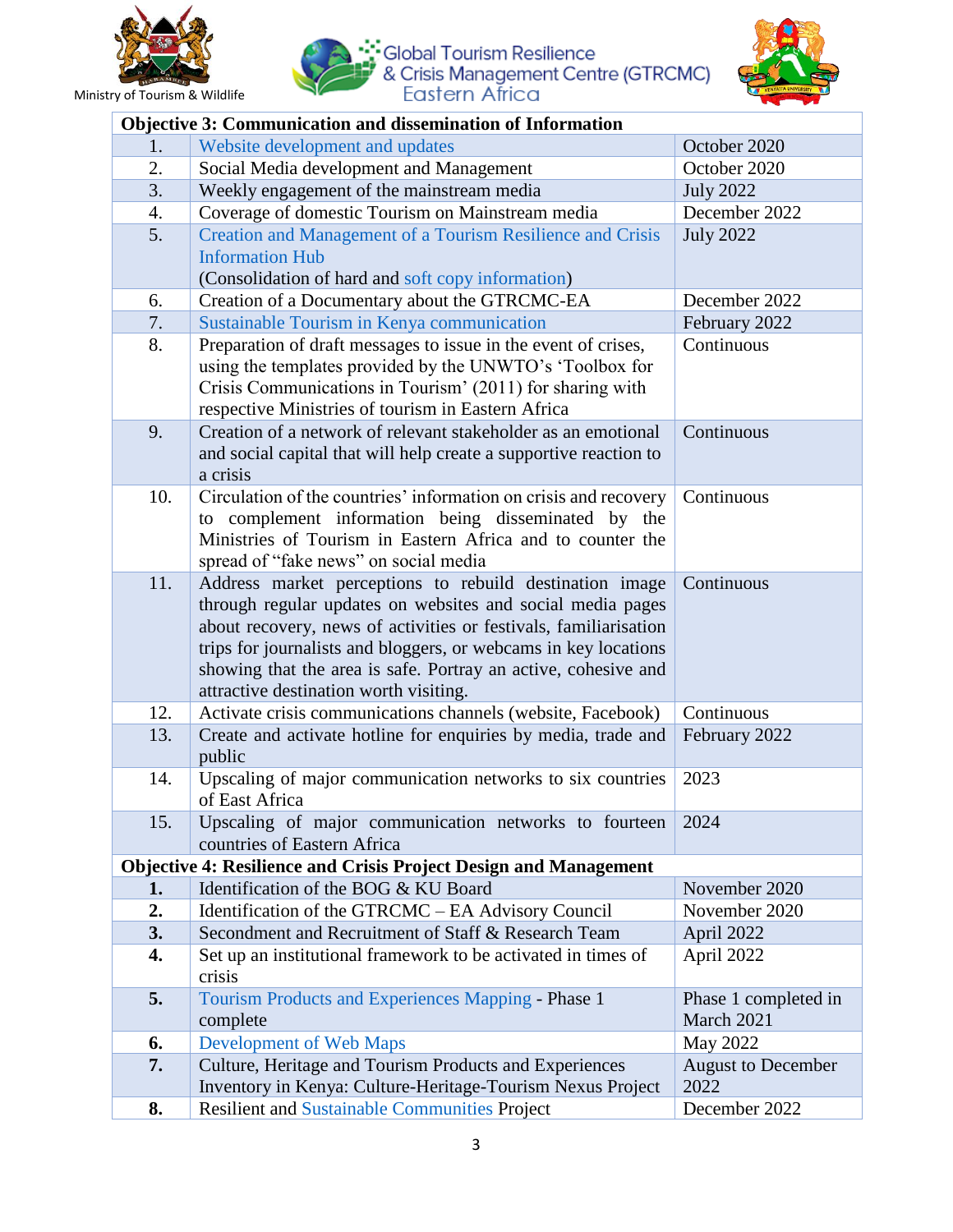





| 9.  | Paid Internships Abroad Programme Opportunities for Kenya<br><b>Hotel Workers</b>                                                                                                                                                                                                                                                                                                                                                                                                                                                                                           |                            |
|-----|-----------------------------------------------------------------------------------------------------------------------------------------------------------------------------------------------------------------------------------------------------------------------------------------------------------------------------------------------------------------------------------------------------------------------------------------------------------------------------------------------------------------------------------------------------------------------------|----------------------------|
| 10. | Visitor Economy in Conflict areas Project                                                                                                                                                                                                                                                                                                                                                                                                                                                                                                                                   | December 2023              |
| 11. | Development of the Centre Strategic Plan                                                                                                                                                                                                                                                                                                                                                                                                                                                                                                                                    | March 2021                 |
| 12. | Development of the Centre Master Plan                                                                                                                                                                                                                                                                                                                                                                                                                                                                                                                                       | June 2022                  |
| 13. | Work with organized groups to promote domestic tourism                                                                                                                                                                                                                                                                                                                                                                                                                                                                                                                      | November 2022              |
| 14. | Product diversification, integrated with market diversification<br>to reduce reliance on a narrow range of products and services                                                                                                                                                                                                                                                                                                                                                                                                                                            | Continuous                 |
| 15. | Set up Early Warning Systems                                                                                                                                                                                                                                                                                                                                                                                                                                                                                                                                                | December 2022              |
| 16. | Establish and activate the UNWTO International Network of<br>Sustainable Tourism Observatories (INSTO), a network of<br>tourism observatories monitoring the economic, environmental<br>and social impact of tourism at the destination level                                                                                                                                                                                                                                                                                                                               | December 2022              |
| 17. | Upscaling of major projects and programmes to six countries<br>of East Africa                                                                                                                                                                                                                                                                                                                                                                                                                                                                                               | 2023                       |
| 18. | Upscaling of major projects and programmes to fourteen<br>countries of Eastern Africa                                                                                                                                                                                                                                                                                                                                                                                                                                                                                       | 2024                       |
|     | Plans and procedures to prepare                                                                                                                                                                                                                                                                                                                                                                                                                                                                                                                                             |                            |
| 19. | <b>Risk and Crisis Strategy</b>                                                                                                                                                                                                                                                                                                                                                                                                                                                                                                                                             | August 2022                |
| 20. | <b>Crisis Management Tree</b>                                                                                                                                                                                                                                                                                                                                                                                                                                                                                                                                               | August 2022                |
| 21. | <b>Emergency Management Plan and Procedure</b>                                                                                                                                                                                                                                                                                                                                                                                                                                                                                                                              | August 2022                |
| 22. | Put in place emergency evacuation procedures                                                                                                                                                                                                                                                                                                                                                                                                                                                                                                                                | August 2022                |
| 23. | <b>Crisis Communications Plan</b>                                                                                                                                                                                                                                                                                                                                                                                                                                                                                                                                           | August 2022                |
| 24. | Security Plan and Procedure                                                                                                                                                                                                                                                                                                                                                                                                                                                                                                                                                 | August 2022                |
| 25. | Crisis Management Plan                                                                                                                                                                                                                                                                                                                                                                                                                                                                                                                                                      | August 2022                |
| 26. | <b>Resilience Toolkits</b>                                                                                                                                                                                                                                                                                                                                                                                                                                                                                                                                                  | August 2022                |
| 27. | Training Modules on Tourism Resilience                                                                                                                                                                                                                                                                                                                                                                                                                                                                                                                                      | August 2022                |
| 28. | Link with the Tourism Crisis Operations Centre                                                                                                                                                                                                                                                                                                                                                                                                                                                                                                                              | August 2022                |
|     | <b>Formation of teams</b>                                                                                                                                                                                                                                                                                                                                                                                                                                                                                                                                                   |                            |
| 29. | <b>Emergency Response Teams</b>                                                                                                                                                                                                                                                                                                                                                                                                                                                                                                                                             | August 2022                |
| 30. | Crisis recovery task force                                                                                                                                                                                                                                                                                                                                                                                                                                                                                                                                                  | August 2022                |
|     | <b>Fundraising</b>                                                                                                                                                                                                                                                                                                                                                                                                                                                                                                                                                          |                            |
| 31. | <b>International Policy and Practice benchmarking with</b><br>Erasmus+ (EU)<br>Workshops in Greece: $8th$ to $15th$ June $2021 - 5$ staff<br>Workshops in Spain: $18^{th}$ to $28^{th}$ October $2021 - 4$ Staff<br><b>Students</b><br>Research on Tourism Crisis Management – 4 Students to<br>Spain 19 <sup>th</sup> September to 18 <sup>th</sup> December 2021 and 4 students to<br>Spain September 2022<br>4 students to Greece $-2022$<br>Mobility exchange, research, joint consortia, Summer Schools,<br>Capacity building initiatives, Exchange of innovations and | 2021 to 2022<br>Continuous |
|     | technology, Policy and practice engagement                                                                                                                                                                                                                                                                                                                                                                                                                                                                                                                                  |                            |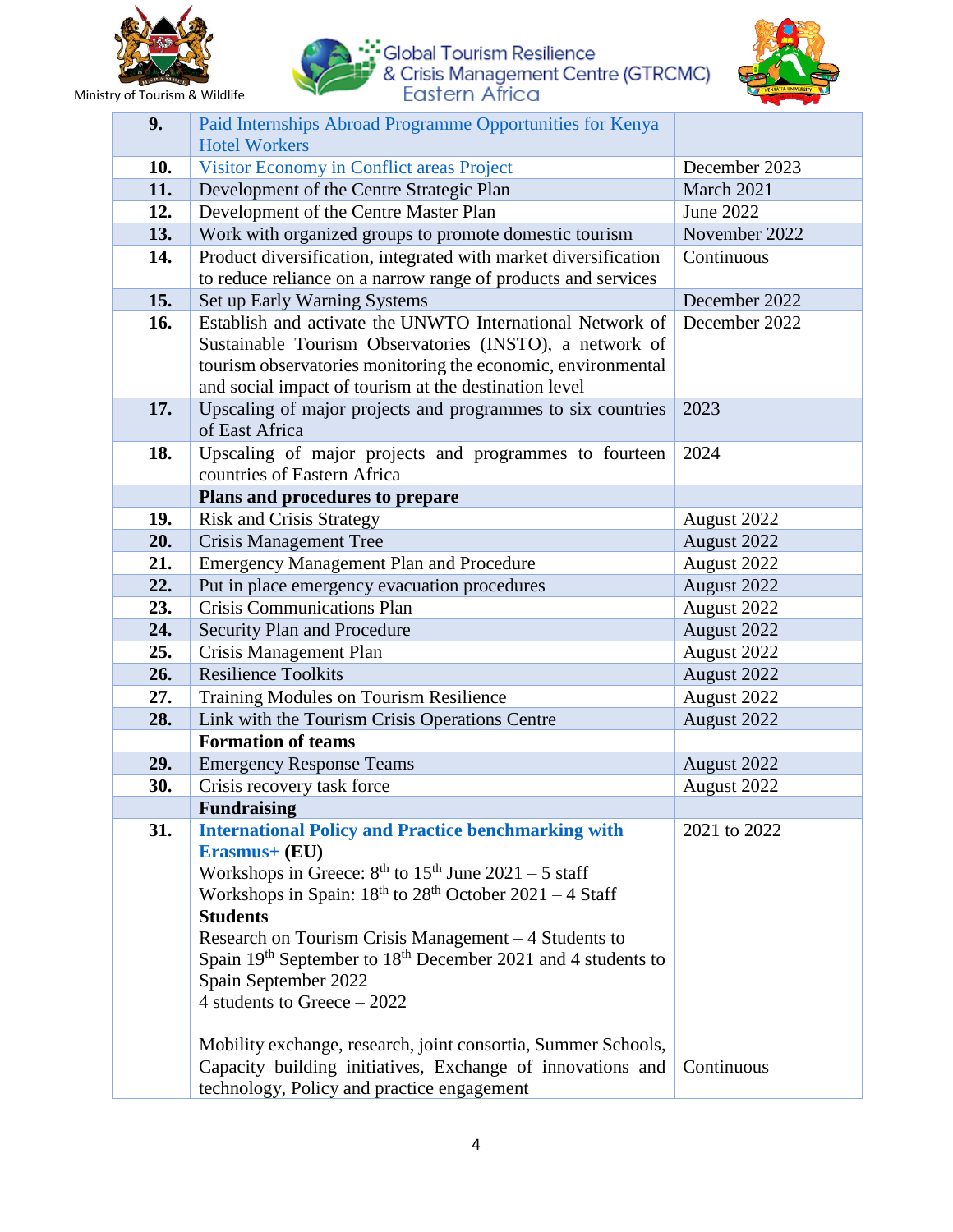

:• Global Tourism Resilience<br>/ & Crisis Management Centre (GTRCMC)<br>Eastern Africa



| 32. | Digitization projects for the tourism industry<br>Digitize tourism experiences across the Eastern Africa Region<br>Avail the database for searching and booking products and<br>experiences<br>Create Apps to enable access to information<br>Use Blockchain, internet of Things and Artificial Intelligence<br>to process data and information eg create QR codes for each<br>product<br>Create microservices and link tourism industry with other<br>services eg banking, agriculture etc<br>Through eg alogarithms, tourists behavior and preferences to<br>be captured for better service delivery<br>The Big Data generated to help create more advanced machine<br>learning alogarithms specific to the destination. This will create<br>concrete, up-to-date and reliable analysis and facts about the<br>destination<br>Create a competitive destination by adjusting service delivery<br>digitally, depending on individual visitor preferences and<br>trends | 2020 to 2025                      |
|-----|------------------------------------------------------------------------------------------------------------------------------------------------------------------------------------------------------------------------------------------------------------------------------------------------------------------------------------------------------------------------------------------------------------------------------------------------------------------------------------------------------------------------------------------------------------------------------------------------------------------------------------------------------------------------------------------------------------------------------------------------------------------------------------------------------------------------------------------------------------------------------------------------------------------------------------------------------------------------|-----------------------------------|
| 33. | Creation of an Interactive Integrated Information System                                                                                                                                                                                                                                                                                                                                                                                                                                                                                                                                                                                                                                                                                                                                                                                                                                                                                                               | Dec 2022                          |
| 34. | Contact UNECA, UNEP, UNDP, AU, EAC etc                                                                                                                                                                                                                                                                                                                                                                                                                                                                                                                                                                                                                                                                                                                                                                                                                                                                                                                                 | August 2021                       |
| 35. | Provision of Incentive travel for Frontline Workers                                                                                                                                                                                                                                                                                                                                                                                                                                                                                                                                                                                                                                                                                                                                                                                                                                                                                                                    | <b>July 2024</b>                  |
| 36. | Heros Gift for biggest international source markets                                                                                                                                                                                                                                                                                                                                                                                                                                                                                                                                                                                                                                                                                                                                                                                                                                                                                                                    | <b>July 2024</b>                  |
|     |                                                                                                                                                                                                                                                                                                                                                                                                                                                                                                                                                                                                                                                                                                                                                                                                                                                                                                                                                                        |                                   |
|     | <b>Objective 5: Training and Capacity Building on Risk and Crisis Management</b>                                                                                                                                                                                                                                                                                                                                                                                                                                                                                                                                                                                                                                                                                                                                                                                                                                                                                       |                                   |
|     | A workshop on Designing Appealing reports held on 10th<br>Nov 2020 at Kenyatta University                                                                                                                                                                                                                                                                                                                                                                                                                                                                                                                                                                                                                                                                                                                                                                                                                                                                              | <b>Completed November</b><br>2020 |
| 2.  | Application of GIS in Tourism Workshop held on 17th Nov<br>2020 at Kenyatta                                                                                                                                                                                                                                                                                                                                                                                                                                                                                                                                                                                                                                                                                                                                                                                                                                                                                            | <b>Completed November</b><br>2020 |
| 3.  | Kenyatta University GIS Day held on 18th Nov 2020 at<br>Kenyatta University                                                                                                                                                                                                                                                                                                                                                                                                                                                                                                                                                                                                                                                                                                                                                                                                                                                                                            | <b>Completed November</b><br>2020 |
| 4.  | <b>IFITT</b> workshop $-$ Capacity Building Workshop on <b>Building</b><br>a Resilient Destination through ICTs post-COVID - $27th$<br>November 2020 - USIU - Africa                                                                                                                                                                                                                                                                                                                                                                                                                                                                                                                                                                                                                                                                                                                                                                                                   | <b>Completed November</b><br>2020 |
| 5.  | Media Engagement Workshop on 1st Dec 2020 at Kenyatta<br>University                                                                                                                                                                                                                                                                                                                                                                                                                                                                                                                                                                                                                                                                                                                                                                                                                                                                                                    | <b>Completed December</b><br>2020 |
| 6.  | A Workshop on Report writing Skills scheduled on 8th Dec<br>2020 at Kenyatta University                                                                                                                                                                                                                                                                                                                                                                                                                                                                                                                                                                                                                                                                                                                                                                                                                                                                                | <b>Completed December</b><br>2020 |
| 7.  | Scanning the Horizon: Brainstorming session on 15 <sup>th</sup> Dec<br>2020 at Kenyatta University                                                                                                                                                                                                                                                                                                                                                                                                                                                                                                                                                                                                                                                                                                                                                                                                                                                                     | <b>Completed December</b><br>2020 |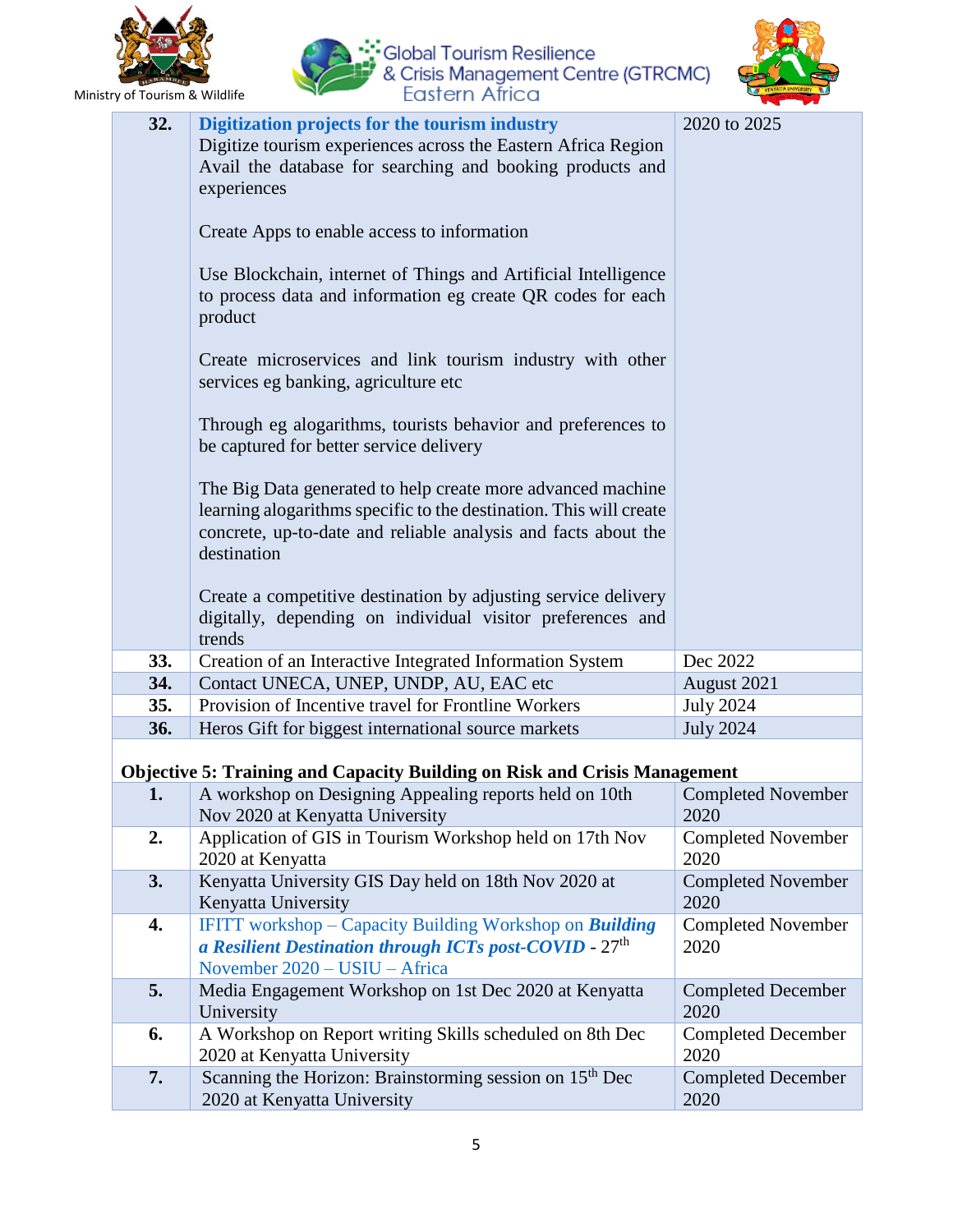





| 8.  | Training of Journalists on Reporting Scientific Research on<br>16-18 December 2020                                                                                                                                                                                                                                                                          | <b>Completed December</b><br>2020                         |
|-----|-------------------------------------------------------------------------------------------------------------------------------------------------------------------------------------------------------------------------------------------------------------------------------------------------------------------------------------------------------------|-----------------------------------------------------------|
| 9.  | Training on the creation of the Tourism Crisis Information<br>Hub Thursday 25 <sup>th</sup> February 2021                                                                                                                                                                                                                                                   | <b>Completed February</b><br>2021                         |
| 10. | Summer Course on Sustainable Tourism Kansai Gandai<br>University Japan $-13th$ August 2021                                                                                                                                                                                                                                                                  | August 2021                                               |
| 11. | <b>Symposium</b><br>Second East Africa Tourism Symposium: 'Addressing New<br>Challenges by Embracing New Opportunities'. Blended event<br>at Kenyatta University. Tourism and Culture Symposium with<br>Churchill Institution, Uganda                                                                                                                       | $23^{\text{rd}}$ and $24^{\text{th}}$ July<br>$2021 - KU$ |
| 12. | <b>CULTURE-HERITAGE-TOURISM NEXUS</b><br><b>WORKSHOP</b><br>Heritage and Cultural Tourism Diversification - Kenya<br>Virtual event hosted by GTRCMC-EA                                                                                                                                                                                                      | $11th$ and $12th$<br>November 2021                        |
| 13. | Leveraging on International Expertise                                                                                                                                                                                                                                                                                                                       | January to July 2022                                      |
| 14. | <b>Breakfast Meeting</b><br>Role of COVID-19 Vaccines in Encouraging Travel with<br>KATA. Hybrid event, based at Serena Hotel.                                                                                                                                                                                                                              | August 2022                                               |
| 15. | <b>Virtual Meeting</b><br>Destination Realities during COVID-19 Vaccines Era with<br>GTRCMC-Jamaica. Virtual Event.                                                                                                                                                                                                                                         | November 2022                                             |
| 16. | Creation of Awareness about the Centre to potential partners<br>eg:<br>a) Higher Education Institutions offering relevant<br>training<br>b) Private Sector Associations<br>c) Public Sector<br>d) Counties<br>e) NGO and other interested parties<br><b>Eastern Africa Organizations and Institutions</b><br>f)<br><b>International Organizations</b><br>g) | August 2022                                               |
| 17. | Workshop with Institution of Higher Learning to agree on<br>their Engagement Level                                                                                                                                                                                                                                                                          | May 2022                                                  |
| 18. | E-Workshop with Eastern Africa Centre Representative<br>Universities                                                                                                                                                                                                                                                                                        | <b>July 2022</b>                                          |
| 19. | E-Workshop with Eastern Africa Stakeholders and Financial<br>Partners                                                                                                                                                                                                                                                                                       | November 2022                                             |
| 20. | Workshop on the Journalist Training on 'Responsible<br><b>Reporting in Protection of Tourism Image'</b>                                                                                                                                                                                                                                                     | May 2022                                                  |
| 21. | Training of KWS Park Team on Branding of individual<br>tourism products and communicating the Brand                                                                                                                                                                                                                                                         | November 2022                                             |
| 22. | Capacity Building programmes for County Government on<br>matters tourism (Governors, CECs, Directors, Committees<br>etc)                                                                                                                                                                                                                                    | January to July 2023                                      |